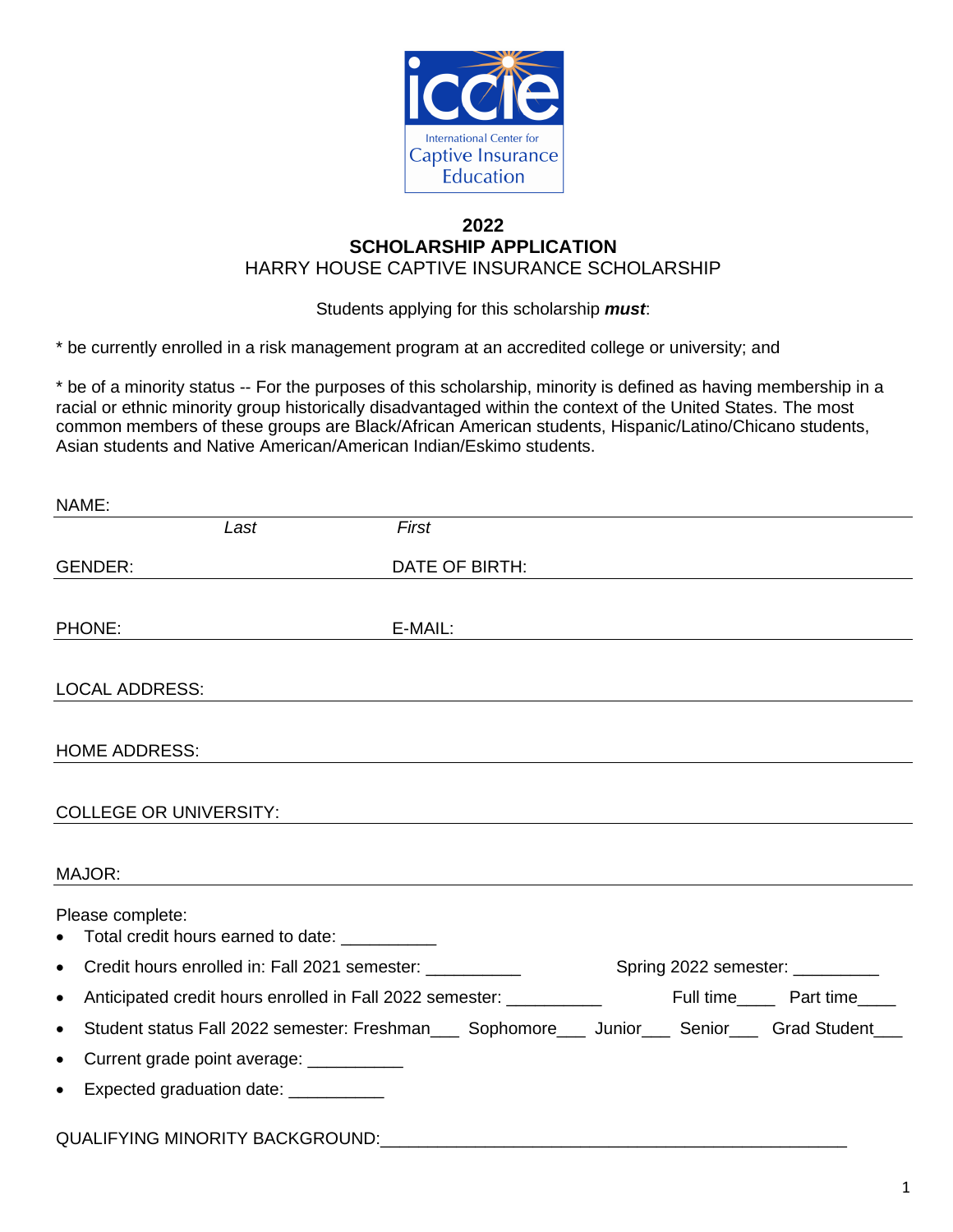How did you learn about the Harry House Scholarship?:

1. List campus or community activities you have been involved in, explaining your role in the organization. Also, list any *leadership positions* you have held (if necessary, submit an additional page).

2. Please state briefly why you are interested in ICCIE. How does this opportunity relate to your long-term goals?